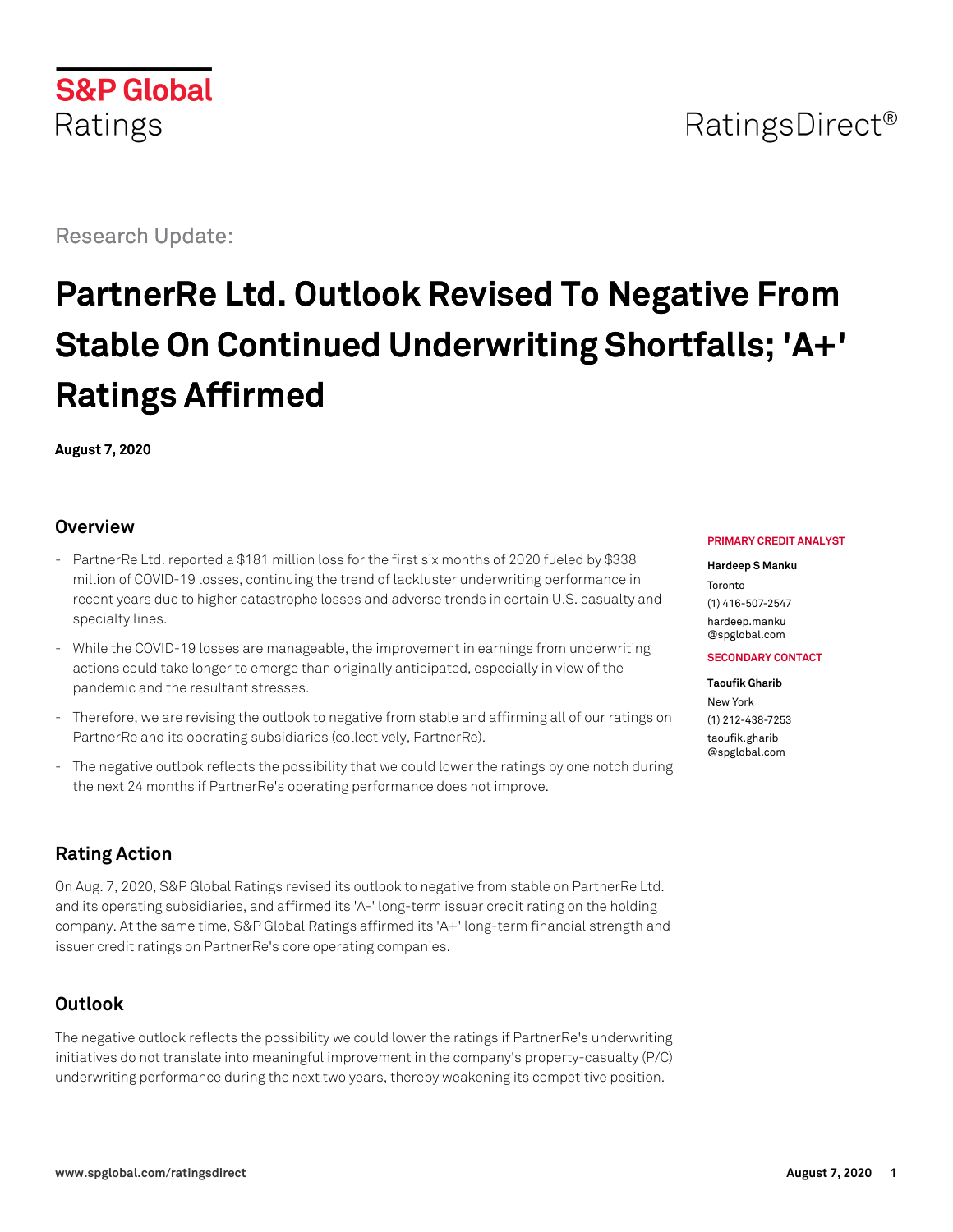### **Downside scenario**

We could lower our ratings on PartnerRe during the next 24 months if:

- PartnerRe's underwriting performance does not meet our expectations;
- Its capital adequacy is below 'AAA' level redundancy and is unlikely to recover; or
- We believe the assumptions we considered for delinking the ratings on PartnerRe from those on its parent company, EXOR N.V., no longer apply. This could happen, for instance, if PartnerRe's board of directors is not independent or does not comply with its fiduciary duties, the Bermuda Monetary Authority's group oversight is not as substantive as assumed, or significant changes occur to PartnerRe's underwriting and investment strategies accommodating EXOR's risk appetite, which weakens PartnerRe's financial risk profile.

#### **Upside scenario**

We could revise the outlook to stable and affirm our ratings during the next 24 months if PartnerRe's P/C underwriting performance improves in line with our expectations and its peer group, supporting its competitive position; capitalization rebuilds to the 'AAA' level; and build-out of the life business continues to make progress.

## **Rationale**

The outlook revision follows disappointing 2020 year-to-date results producing \$181 million of after-tax losses and a P/C combined ratio of 115.7% (112.7% excluding allocated corporate expenses). The results were marred by \$323 million of pandemic losses and \$119 million in adverse reserve development contributing 13.4% and 4.9% to the combined ratio, respectively. The market recovery in the second quarter helped offset mark-to-market losses taken by the company in the first quarter of this year, thereby reducing the net impact of net (un)realized loss to \$53 million for the first six months of 2020. This performance comes on the heels of a lackluster performance in recent years with a five-year (2015-2019) combined ratio averaging 99.8% (including corporate expenses) and return on equity of 4.9% compared with 'A+' Bermudian rated peers' average of 94.5% and 7.6%, respectively. The performance was dampened by catastrophe losses, large losses, and adverse reserve development.

We were expecting PartnerRe's underwriting initiatives of recent years involving portfolio optimization and higher technical pricing to result in an improved operating performance this year, adding on to the improving trend of accident year loss ratios, excluding catastrophes over the past couple of years. However, considering the adverse trends in certain of the company's U.S. casualty and specialty business lines, and the onset of the pandemic and resultant market stresses, the outcome of these initiatives will take longer to emerge than originally anticipated. In addition, there is some pressure on its 2020 capitalization ahead of meteorological forecasts of above-normal activity during this year's Atlantic basin hurricane season. Furthermore, the life business is still in the build-out phase and has not achieved the necessary scale to contribute in a meaningful way to the company's underwriting earnings and risk diversification.

However, we continue to believe that PartnerRe has a strong reinsurance franchise given its entrenched position as one of the larger reinsurers, broad geographic footprint, and diverse product offerings, and is well placed to benefit from a hardening market. Reinsurance pricing is strengthening across both property and casualty lines. Better technical pricing along with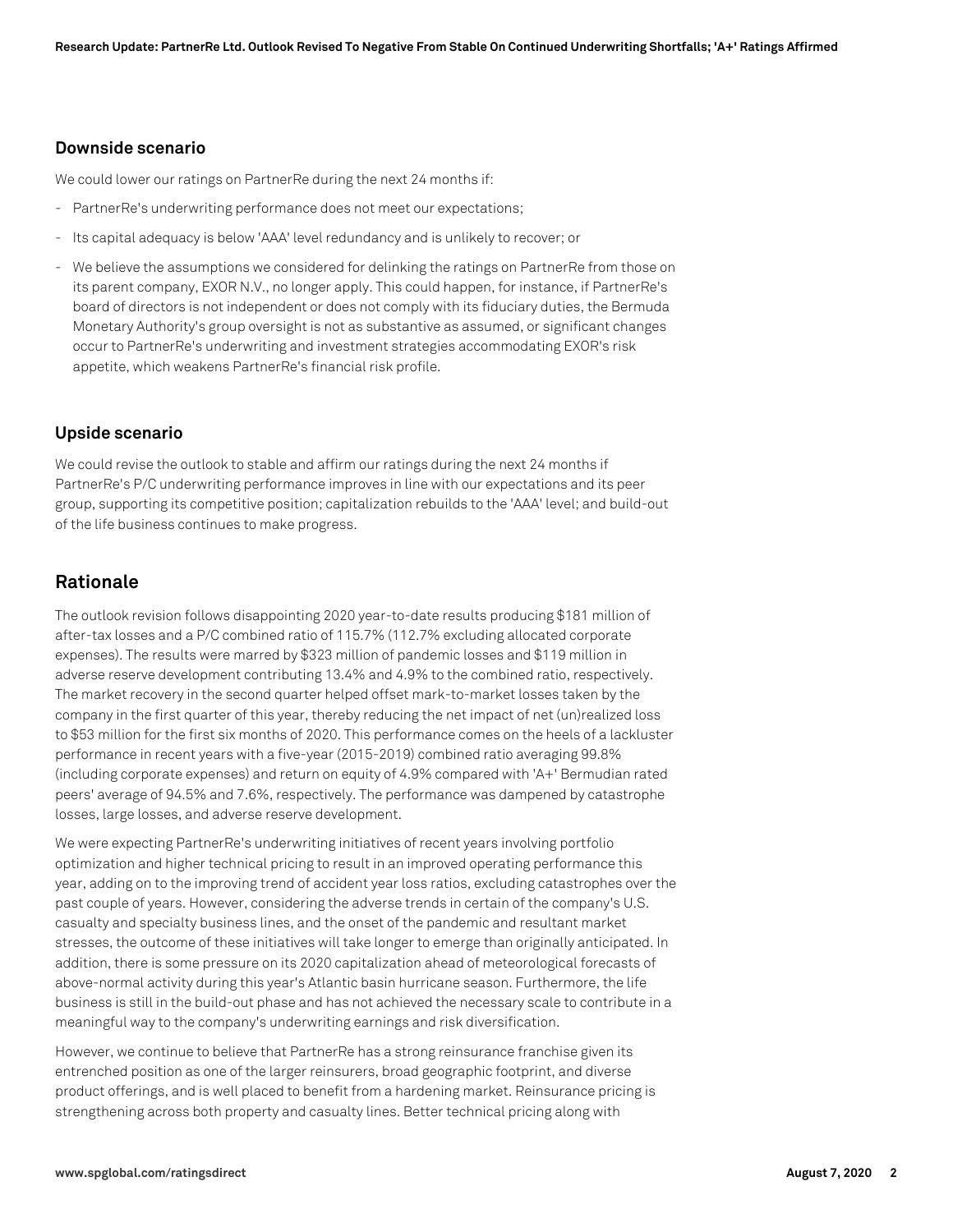underwriting initiatives over the past few years should benefit operating margins, further supported by an increasing presence in the life reinsurance business.

We expect premiums to decline by mid-single digits in 2020, before recovering in 2021-2022 due to premium exposure adjustments on the cedent side and underwriting actions, partially offset by rate increases. For 2020, we expect a P/C combined ratio of 107%-110% (inclusive of corporate expenses) including pandemic-related losses and assuming a natural catastrophe load of five percentage points. The life business earnings are affected by higher mortality and net loss for the year as the sector deals with pandemic-related fallout on both underwriting and investments. For 2021-2022, we expect a combined ratio of 94%-97%, expansion of life earnings, and a return on shareholders' equity in the high single digits. We believe the pandemic-related exposure is manageable, including the company's mortality exposure. However, we acknowledge that conditions are still fluid as the losses develop over the next few quarters.

Capitalization is expected to recover in 2021 to historical 'AAA' redundancy and remain so in 2022. Capital adequacy was slightly deficient at the 'AAA' confidence level in 2019 due to business growth and an increase in high-risk assets. Lower earnings potential for 2020 due to pandemic-driven losses and potential market volatility would likely keep capitalization depressed this year. However, earnings accrual, a shift away from higher-risk investments, and other capital management actions should assist in strengthening capitalization. We also expect that PartnerRe will retain most of its earnings over the next year or two to support its capital and take advantage of market opportunities in view of hard markets in many of its business lines. The recent announcement pertaining to Covéa Coopérations S.A. providing EUR 500 million of first tranche of capital in 2021 out of EUR 750 million to be invested in reinsurance vehicles managed by PartnerRe will likely reduce pressure on its capitalization and provides additional flexibility to target market opportunities. We expect PartnerRe's financial leverage to remain in the mid-20s and a fixed-charge coverage ratio of above 5x for 2021-2022.

# **Ratings Score Snapshot**

|                               | To                 | From               |
|-------------------------------|--------------------|--------------------|
| <b>Business Risk Profile</b>  | <b>Very Strong</b> | <b>Very Strong</b> |
| Competitive position          | Very Strong        | Very Strong        |
| <b>IICRA</b>                  | Intermediate       | Intermediate       |
| <b>Financial Risk Profile</b> | <b>Strong</b>      | Strong             |
| Capital and earnings          | Excellent          | Excellent          |
| Risk exposure                 | High               | High               |
| Funding structure             | Neutral            | Neutral            |
| Anchor*                       | $a+$               | $a+$               |
| <b>Modifiers</b>              |                    |                    |
| Governance                    | Neutral            | Neutral            |
| Liquidity                     | Adequate           | Adequate           |
| Comparable ratings analysis   | $\Omega$           | $\Omega$           |

#### **PartnerRe Ltd. -- Rating Score Snapshot**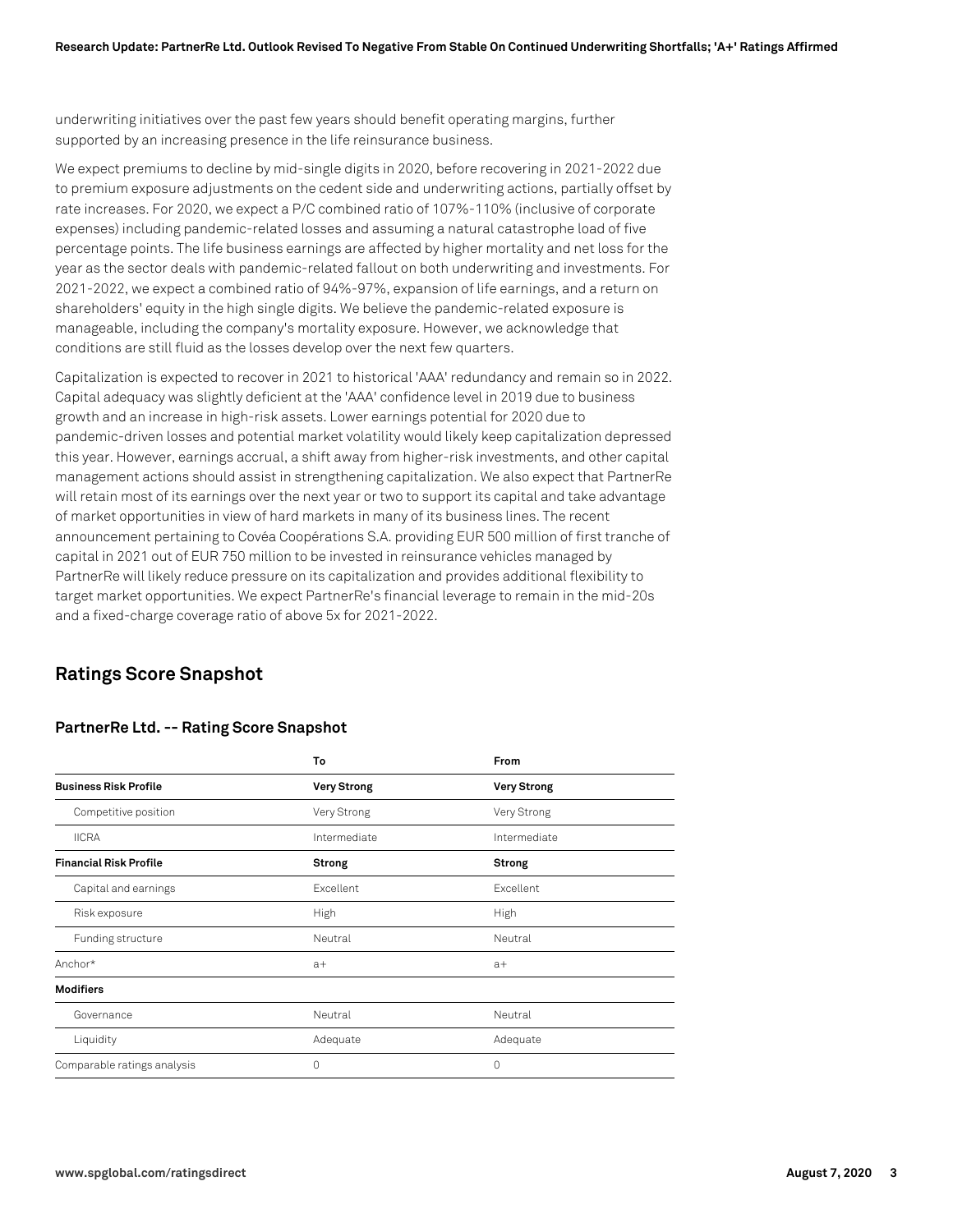#### **PartnerRe Ltd. -- Rating Score Snapshot (cont.)**

**Financial Strength Rating A+/Negative A+/Stable**

IICRA--Insurance industry country risk assessment. \*This is influenced by our relative view of PartnerRe's competitive position and its recent underperformance.

# **Related Criteria**

- General Criteria: Group Rating Methodology, July 1, 2019
- General Criteria: Hybrid Capital: Methodology And Assumptions, July 1, 2019
- Criteria | Insurance | General: Insurers Rating Methodology, July 1, 2019
- General Criteria: Guarantee Criteria, Oct. 21, 2016
- Criteria | Corporates | Industrials: Methodology: Investment Holding Companies, Dec. 1, 2015
- General Criteria: Principles For Rating Debt Issues Based On Imputed Promises, Dec. 19, 2014
- Criteria | Insurance | Property/Casualty: Assessing Property/Casualty Insurers' Loss Reserves, Nov. 26, 2013
- Criteria | Insurance | General: Refined Methodology And Assumptions For Analyzing Insurer Capital Adequacy Using The Risk-Based Insurance Capital Model, June 7, 2010
- General Criteria: Use Of CreditWatch And Outlooks, Sept. 14, 2009

# **Related Research**

- PartnerRe Ltd., July 23, 2020
- COVID-19 Pushes Global Reinsurers Farther Out On Thin Ice; Sector Outlook Revised To Negative, May 18, 2020
- PartnerRe Ltd. Outlook Revised To Stable From Positive Following Termination Of Acquisition By Covea; Ratings Affirmed, May 15, 2020
- COVID-19 Market Volatility Tests North American Reinsurers' Resilience, April 17, 2020
- U.S. Casualty Reinsurance Pricing Revives During The January 2020 Renewals, Jan. 15, 2020

# **Ratings List**

| <b>Ratings Affirmed</b>   |            |  |  |  |
|---------------------------|------------|--|--|--|
| PartnerRe Ltd.            |            |  |  |  |
| PartnerRe Finance II Inc. |            |  |  |  |
| Preferred Stock           | <b>BBB</b> |  |  |  |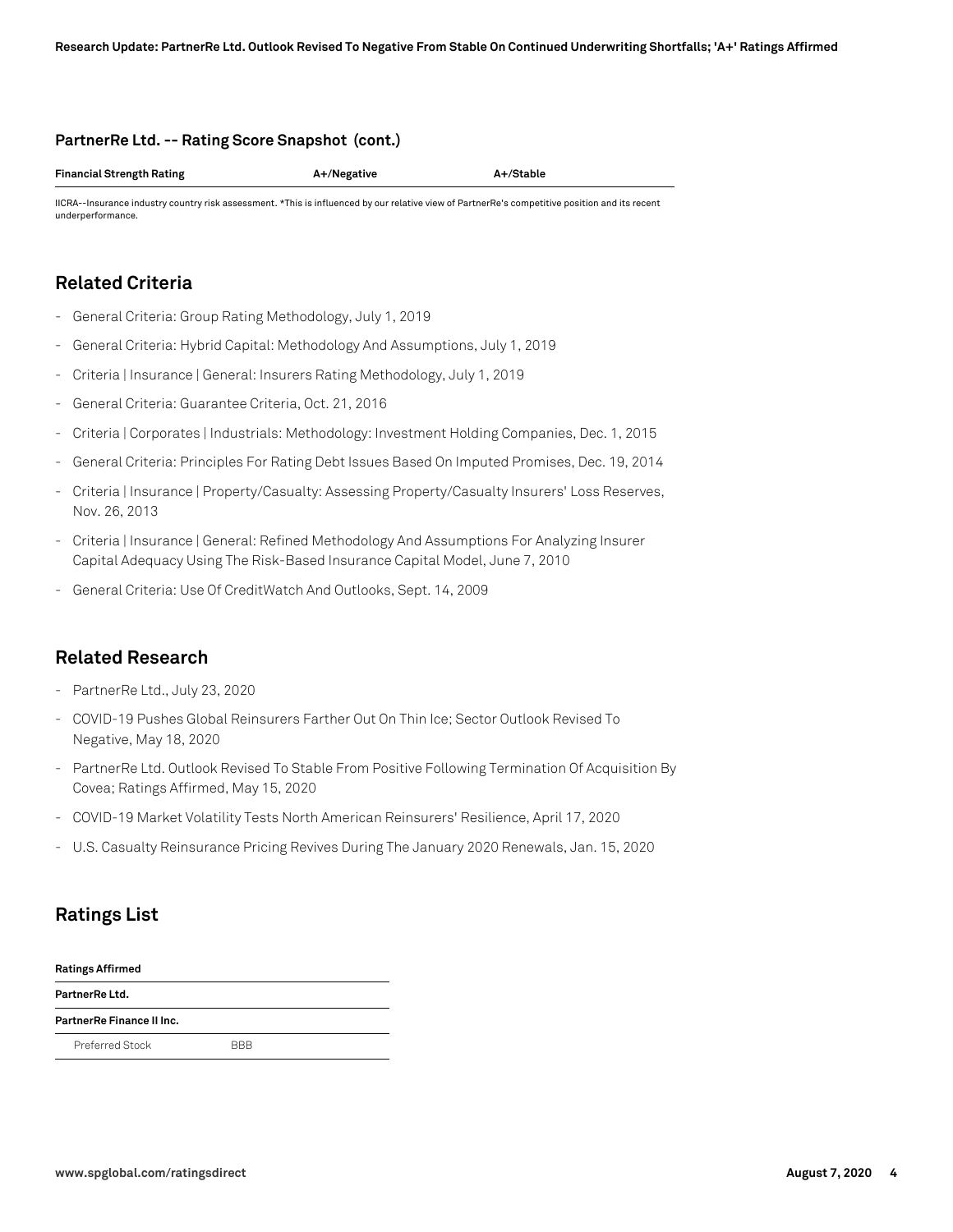| PartnerRe Finance B LLC                       |                             |      |
|-----------------------------------------------|-----------------------------|------|
| PartnerRe Ireland Finance Dac                 |                             |      |
| Senior Unsecured                              | А-                          |      |
| Ratings Affirmed; Outlook Action              |                             |      |
|                                               | To                          | From |
| PartnerRe Ltd.                                |                             |      |
| <b>Issuer Credit Rating</b>                   |                             |      |
| Local Currency                                | A-/Negative/-- A-/Stable/-- |      |
| Partner Reinsurance Asia Pte. Ltd.            |                             |      |
| <b>Partner Reinsurance Europe SE</b>          |                             |      |
| Partner Reinsurance Co. of U.S.               |                             |      |
| Partner Reinsurance Co. Ltd.                  |                             |      |
| <b>Issuer Credit Rating</b>                   |                             |      |
| Local Currency                                | A+/Negative/-- A+/Stable/-- |      |
| Partner Reinsurance Asia Pte. Ltd.            |                             |      |
| Partnerre America Insurance Company           |                             |      |
| PartnerRe Life Reinsurance Company of Canada  |                             |      |
| PartnerRe Life Reinsurance Company of America |                             |      |
| PartnerRe Ireland Insurance dac               |                             |      |
| Partner Reinsurance Europe SE                 |                             |      |
| Partner Reinsurance Co. of U.S.               |                             |      |
| Partner Reinsurance Co. Ltd.                  |                             |      |
| Financial Strength Rating                     |                             |      |
| Local Currency                                | A+/Negative/-- A+/Stable/-- |      |

Certain terms used in this report, particularly certain adjectives used to express our view on rating relevant factors, have specific meanings ascribed to them in our criteria, and should therefore be read in conjunction with such criteria. Please see Ratings Criteria at www.standardandpoors.com for further information. Complete ratings information is available to subscribers of RatingsDirect at www.capitaliq.com. All ratings affected by this rating action can be found on S&P Global Ratings' public website at www.standardandpoors.com. Use the Ratings search box located in the left column.